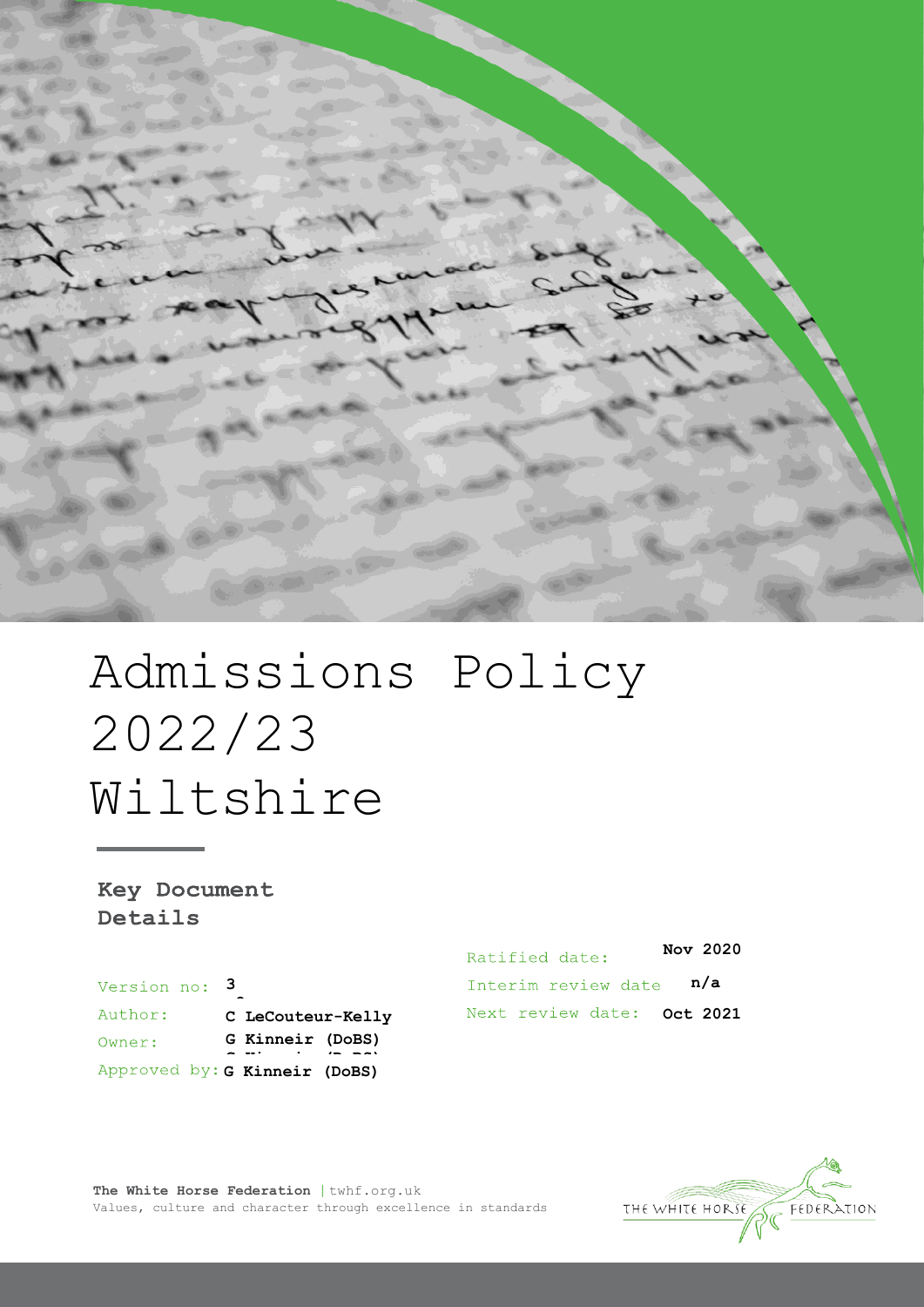#### **Admissions Policy - Primary Schools, Wiltshire 2022/23**

# *\*\* Please note this policy has been amended in accordance to new code of Admissions – September 2021 – all changes are made in green italic's \*\**

## **Introduction**

This policy has been written on behalf of all The White Horse Federation (TWHF) Schools. Applications to attend any TWHF Schools are welcomed from all families. As the Federation is a Multi Academy Trust, the Directors of the trust are responsible for their own Admission Policy and arrangements are in line with the Admissions Code of Practice and the Local Authority's Admissions Schemes.

## **Timing of Admission**

Pupils will normally be admitted at age four in the September of the school year during which they reach their fifth birthday. The School Admissions Code requires school admission authorities to provide for the admission of all children in the September following their fourth birthday. However, a child is not required to start school until they have reached compulsory school age following their fifth birthday. For summer born children this is almost a full school year after the point at which they could first be admitted.

In recognition of the fact that some parents will feel their child is simply not ready to start school in the September following their fourth birthday, there is flexibility in the admissions code. Parents can request that their child attends part-time until they reach compulsory school age, or that the date their child is admitted to school is deferred until later in the same academic year. In addition, a parent is able to request that their child is admitted outside of their normal age group.

The admissions code requires the admission authority of TWHF schools to make the decision, and is clear that admission authorities must make decisions on the basis of the circumstances of each case. It would be unlawful for an admission authority to have a blanket policy which says that summer born children who start school in the September after their fifth birthday will be admitted to year 1. TWHF Academy Trust is the admission authority for its academies and free schools.

If a summer born child begins school in the September after their fifth birthday, this is the point at which other children in their age group are moving from the reception class to year 1. A reception class is defined by section 142 of the School Standards and Framework Act 1998 as a class in which education is provided which is suitable for children aged five and any children under or over five who is it is expedient to educate with pupils of that age. In addition, the glossary to the admissions code refers to a reception class as 'an entry class to primary schools'. There are no statutory barriers to admitting a child of 5 years to a reception class.

The law does not prescribe the year group a child should be admitted to. There is no statutory barrier to children being educated outside their normal year group. Special educational needs are just one of a number of reasons why a child may be educated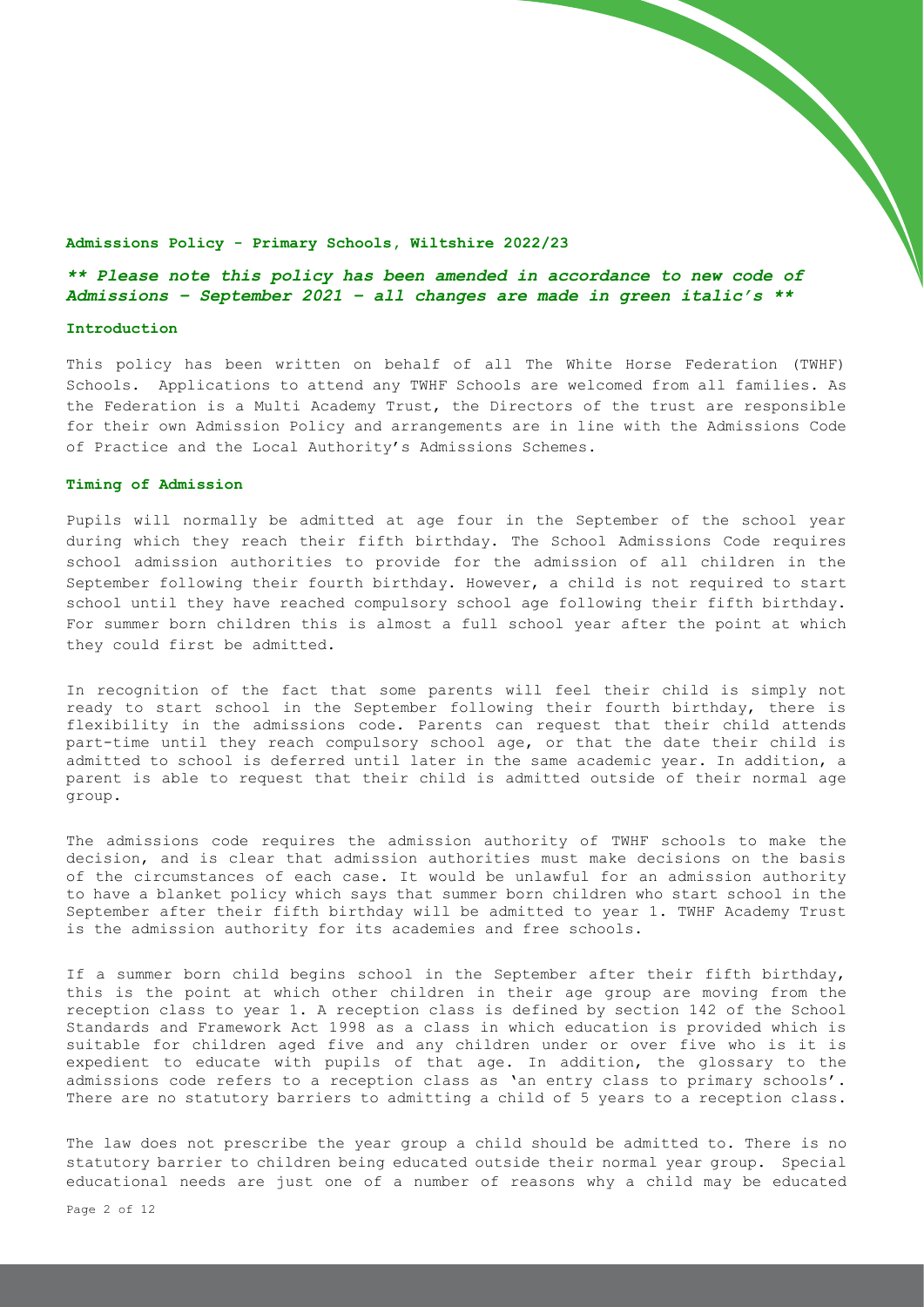outside their normal year group. Parents should discuss this as soon as possible with the schools they are interested in applying for within TWHF. Parents should make it clear that they wish to apply for a reception place a year later than the year into which the child could have been admitted.

Parents who are refused a place at a school for which they have applied have the right of appeal to an independent admission appeal panel. They do not have a right of appeal if they have been offered a place and it is not in the year group they would like. However, they may make a complaint. All schools have a duty to consider complaints about the school and must have a published complaints procedure in place.

In the case of foundation and voluntary aided schools, academies and free schools, parents should make a complaint under the school's complaints procedure – because the governing body or academy trust is the admission authority.

## **Timing of Applications**

All Primary Schools in Wiltshire are required to participate in the Wiltshire coordinated admissions scheme and Wiltshire Local Authority (LA) has set up a standard common application Form for all schools.

| For Children<br>Born between | 1st September 2017 and 31st August<br>2018 |
|------------------------------|--------------------------------------------|
| 01/09/2021                   | Applications can be made                   |
| 15/01/2022                   | Deadline for on time applications          |
| 19/04/2022                   | Offers made to Wiltshire residents         |
| 03/05/2022                   | Deadline for parents to accept place       |

**Important dates for admission to TWHF SCHOOLS in September 2022:** 

#### **Late Applications**

Applications received after the closing date given above will be considered as late applications. This means that they will be considered after all on-time applications have been considered.

# **Religious Character of Seend and Forest & Sandridge Schools (applies to applications to these schools only)**

Seend and Forest & Sandridge Schools are designated with a religious character. The Schools' religious authority is the Diocese of Salisbury. The Schools must have regard to its religious authority when setting the terms of its admission arrangements.

Recognising their historic foundations, the Schools will preserve and develop their religious character in accordance with the principles of the Church of England and in partnership with the churches at parish and diocesan level. The Schools aim to support children and their families by providing an education of the highest quality within the context of Christian belief and practice. They encourage an understanding of the meaning and significance of faith and promote Christian values through the experience they offer to all their pupils.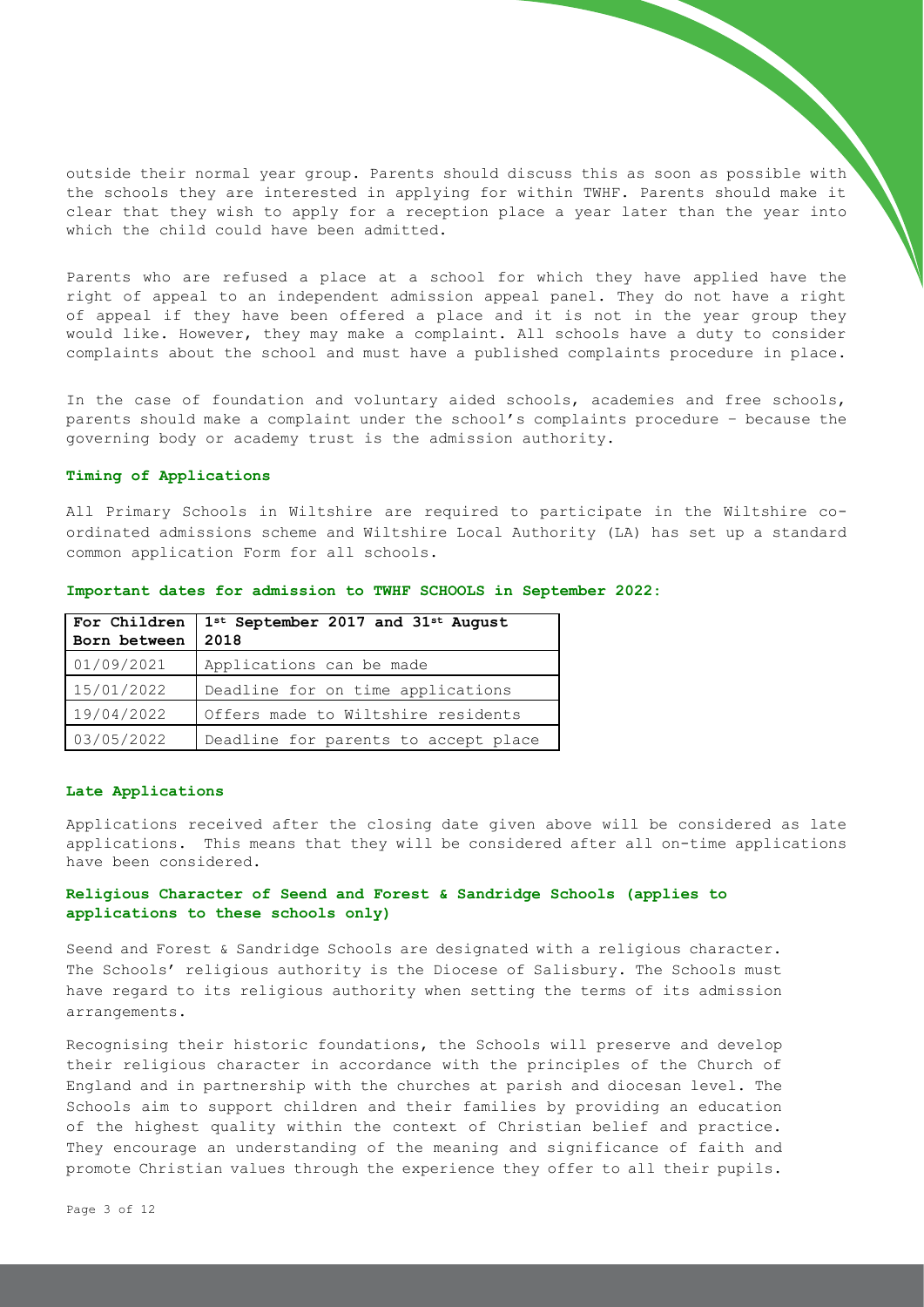In the event that during the period specified for attendance at worship the church (or, in relation to those of other faiths, relevant place of worship) has been closed for public worship and has not provided alternative premises for that worship, the requirements of these (admissions) arrangements in relation to attendance will only apply for the period when the church (or in relation to those of other faiths, relevant place of worship) or alternative premises have been made available for public worship.

## **Over-Subscriptions Criteria for the White Horse Federation Wiltshire Schools**

*The Published Admission number (PAN) applies to the relevant year group for Admission in September 2022-2023*

| School Name                                             | <b>PAN</b> |
|---------------------------------------------------------|------------|
| Zouch Academy & Nursery                                 | 60         |
| Southbroom Infant School                                | 60         |
| Forest and Sandridge C of E Primary School              | 60         |
| The Manor C of E Primary School (under<br>consultation) | 30         |
| Seend Church of England Primary School                  | 16         |
| St Georges C of E Primary School                        | 15         |
| St Marys Broughton Gifford                              | 15         |
| Bowerhill Primary School                                | 60         |
| Shaw C of E Primary School                              | 30         |
| Larkhill Primary School                                 | 60         |

#### **Primary School Oversubscriptions**

In all admissions cases all applications will be agreed until the admission number is reached. Unfortunately, there may be occasions where a year group is oversubscribed and in these circumstances a set procedure will be followed to ensure places are allocated fairly. All applications will be ranked in order of the oversubscription criteria in these cases.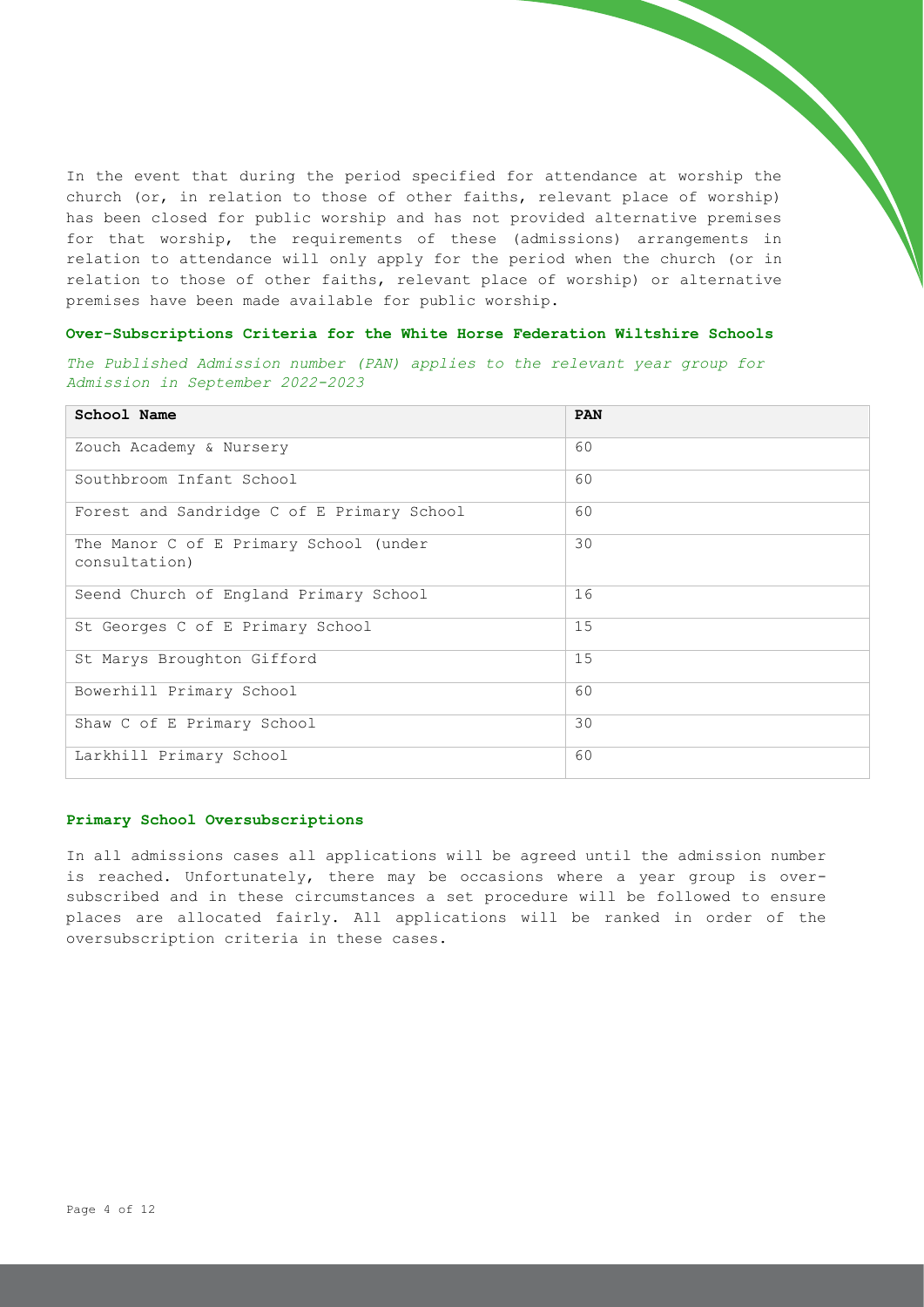The oversubscription criteria is as follows:

**A child who has a statement of special educational need or an Education Health and Care Plan is required to be admitted to the school.**

## **Priority 1.**

*A "looked after child" or a child who was previously looked after but immediately after being looked after became subject to an adoption, child arrangements, or special guardianship order (90) including those who appear (to the admission authority) to have been in state care outside of England and ceased to be in state care as a result of being adopted. A looked after child is a child who is (a) in the care of a local authority, or (b) being provided with accommodation by a local authority in the exercise of their social services function (see the definition in Section 22(1) of the Children Act 1989)*

*90 An adoption order is an order under the Adoption Act 1976 (see Section 12 adoption orders) and children who were adopted under the Adoption and Children Act 2002 (see Section 46 adoption orders) A "child arrangements order" is an order settling the arrangements as to the person with whom the child is to love under Section 8 of the Children Act 1989 as amended by Section 14 of the Children and Families Act 2014. Section 14A of the Children Act 1989 defines a "special guardianship order" as an order appointing one or more individuals to be a child's special guardian (or special guardians)*

#### **Priority 2.**

Any child who has a sibling attending the same TWHF School at the time he or she is due to be admitted, this does not apply to admission to Melksham Oak or Devizes Secondary School, when a child is moving from Primary to Secondary School. A child who attends a TWHF Primary School does not have an automatic entitlement to attend Melksham Oak or Devizes Secondary School. This also does not include any younger siblings in a WHF nursery setting.

#### **Priority 2.1**

**Forest and Sandridge only.** For admissions between September 2020 and July 2027 children who have a sibling who is already on roll at the school by September 2019 and who live in the previous catchment area (as specified on the school website) will be considered under these criteria.

## **Priority 3**.

*Any child of a member of staff employed by The White Horse Federation for two or more year at the time of application for admission to the school is made, and/or*  who were recruited to fill a vacant post where there is a demonstrable skill *shortage. The family unit must live within the Local Authority area for the school being applied for. This includes step children, foster children and children of co-habiting partners. (Please complete Appendix 1 – supplementary information)* 

#### **Priority 4**.

Any child living within the school's catchment area (details available from the School and LA)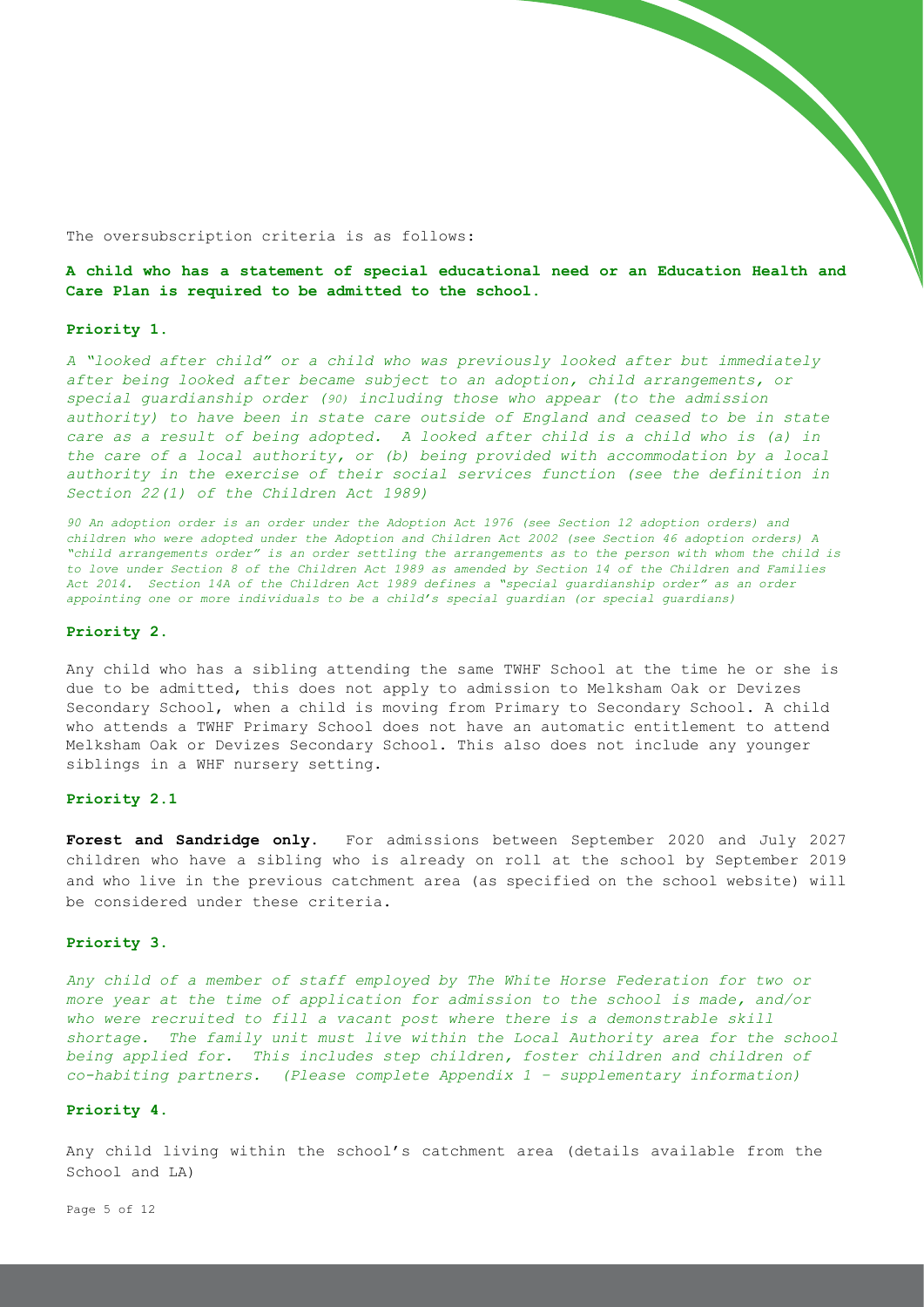## **Priority 4.1**

**Seend School only.** Children living outside the Catchment Area who meet the faith criterion. A child living outside the Catchment Area is eligible for this category where the child is a regular practising Christian at a Recognised Church or Religious Group.

### **Priority 5.**

Any child other than those falling into category 1-4 above.

## **Decider**

If the school is oversubscribed with any of the above categories, the straight-line distance from the child's home address to the school will be used as the determining factor. Distances will be supplied by the LA and these will measure the straight line distance using Ordnance Survey eastings and northings for the child's home address and the school. Those with the least distance will be given priority. In the event of there being equal distance the priority will be decided by random allocation living closer to the school will be given priority. This will be witnessed by the LA.

## **Definitions and Details**

#### **Children with Special Educational Needs/Education Health and Care Plans**

Pupils with a statement of special educational needs or Education Health and Care Plans are required to be admitted to the school named on their statement or plan. Once a statement reaches the formal proposed stage the administration of the admission of the young person becomes the responsibility of Special Educational Needs Assessment Team (SENAT) at which point this policy ceases to apply.

## **Children Looked After**

*A "looked after child" or a child who was previously looked after but immediately after being looked after became subject to an adoption, child arrangements, or special guardianship order (90) including those who appear (to the admission authority) to have been in state care outside of England and ceased to be in state care as a result of being adopted. A looked after child is a child who is (a) in the care of a local authority, or (b) being provided with accommodation by a local authority in the exercise of their social services function (see the definition in Section 22(1) of the Children Act 1989)*

*90 An adoption order is an order under the Adoption Act 1976 (see Section 12 adoption orders) and children who were adopted under the Adoption and Children Act 2002 (see Section 46 adoption orders) A "child arrangements order" is an order settling the arrangements as to the person with whom the child is to love under Section 8 of the Children Act 1989 as amended by Section 14 of the Children and Families Act 2014. Section 14A of the Children Act 1989 defines a "special guardianship order" as an order appointing one or more individuals to be a child's special guardian (or special guardians)*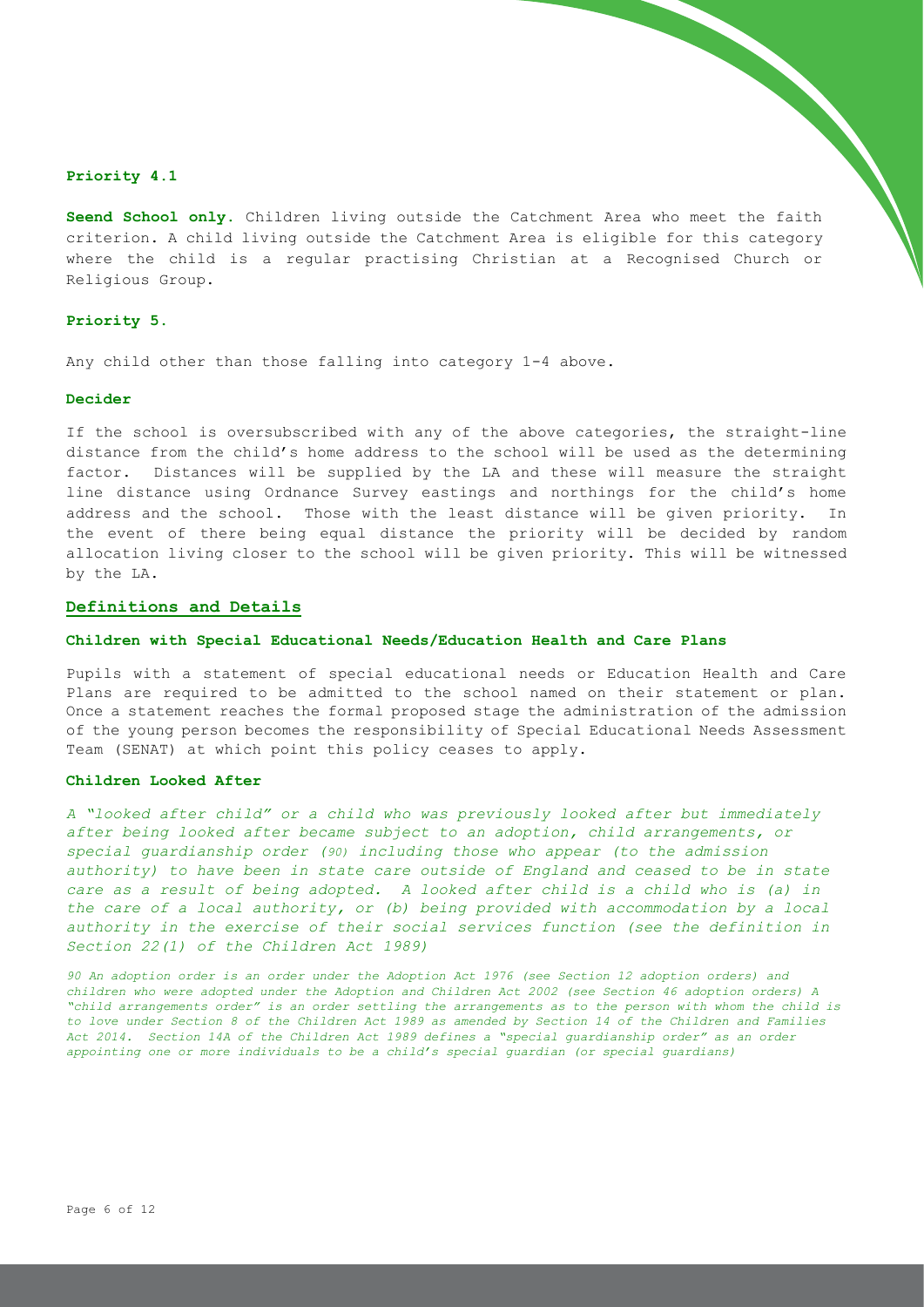## **Sibling**

A sibling is defined as a child attending the preferred school at the same time as he or she is due to be admitted, who is a;

- Brother or sister
- Half brother or sister
- Adopted brother or sister
- Step brother or sister, or
- The child of the parent/carer's partner where the child for whom the school place is sought is living in the same family unit at the same address as that sibling.

Where the sibling of the child making the application is under assessment for a Statement of Special Educational Needs or Education Health and Care Plan, then they will be counted as a sibling from the time that the school is named on the final plan.

## **Multiple Births**

If necessary, the school will admit over its PAN to accommodate siblings born at the same time (e.g. twins, triplets etc.) In such cases the school can admit over its PAN to accommodate such children. In the case of Infant Class Sizes (Reception, Year 1 and Year 2) class size must not contain more than 30 pupils with a single school teacher, however, additional children may be admitted in limited exceptional circumstances, and in accordance with the School Admissions Code, twins and children from multiple births are classed as "excepted pupils" to this legislation. Therefore, if one child of a multiple birth is offered the last available space at the school (according to the PAN), the offers will be made to all the children of that particular multiple birth. Those children would remain an exception to infant class size for the entire time they are in an infant class or until the class numbers fall back to the current infant class size limit.

#### **Children of Staff**

Children of staff are defined as employees being on the permanent payroll of The *White Horse Federation as a place of work for at least two years prior to the date of application and/or having been recruited to fill a vacant post for which there is a demonstrable skill shortage. Children of staff includes step children, foster children and children of co-habiting partners living as a family unit. The completion of a supplementary form is required for consideration under this oversubscription criteria (see Appendix 1)*

#### **Supplementary Information Form**

The Local Authority Admission form will be used as the only application form for TWHF Primary Schools. No supplementary information will be required with the exception of information relating to priority 3, see appendix 1.

#### **Children of Serving Armed Forces Personnel**

When service families are moving to the area the LA will accept their application and allocate a place for children in advance of the families' arrival. Parents of other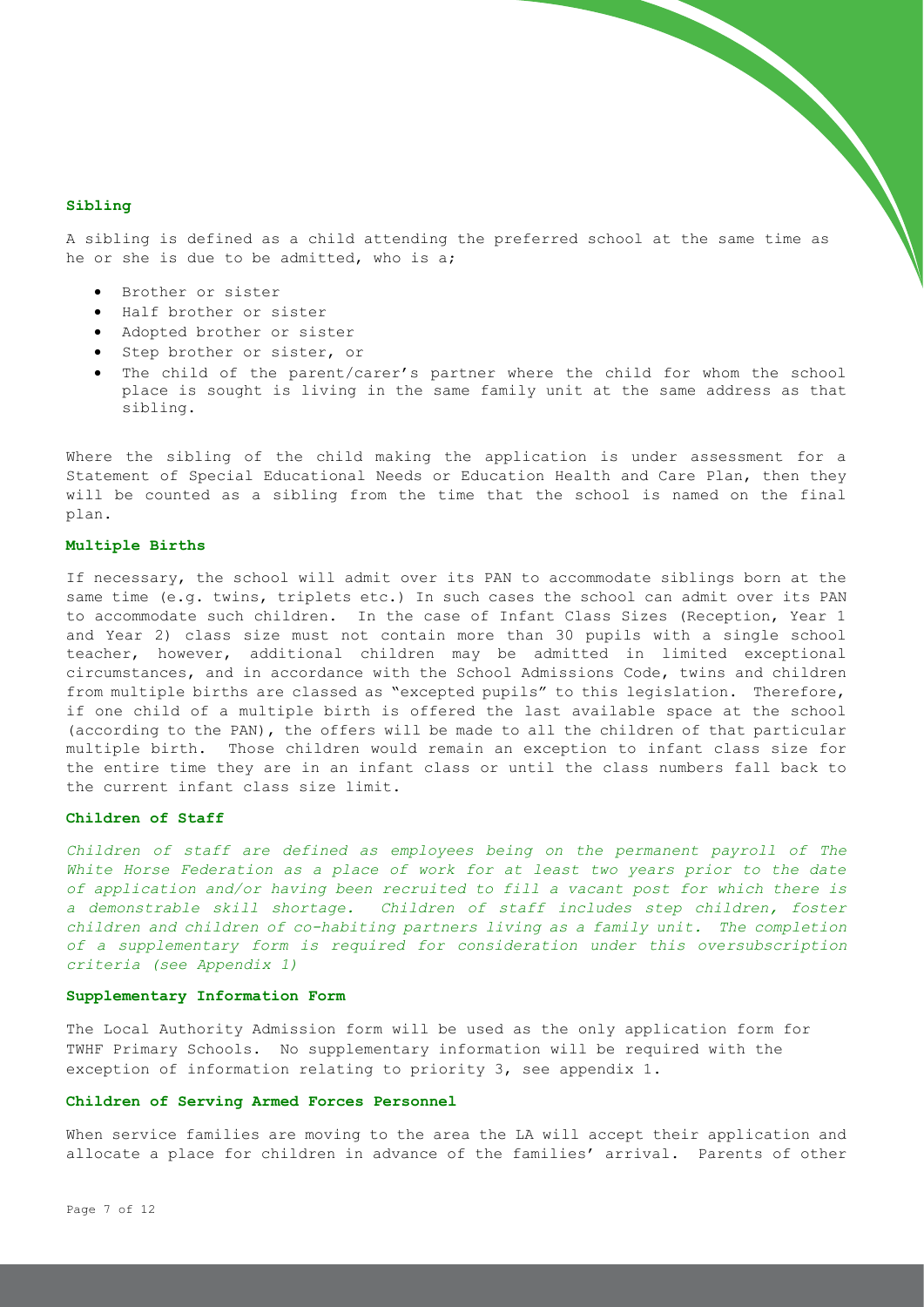children applying for places may then need to be advised that the school is full. Below is the guidance outlined in paragraph 7.28 of the Code of Practice:

**7.28- Children of UK Service personnel and other Crown servants (including Diplomats)** *These families are subject to frequent movement within the UK and from abroad, often at relatively short notice. LEAs and school admission authorities should ensure that the needs of the children of these families are taken into account. Although they are not allowed to reserve places for blocks of these children, admission authorities may accept applications from parents returning to their area some months in advance and may allocate a school place.*

## **Catchment Area**

A catchment area is a geographical zone served by a school. The address that determines a child's designated area is the place where s/he is ordinarily resident with his/her parent(s) or legal quardian(s). Most schools have a catchment area but some addresses fall within areas shared by two or more schools.

#### **Home Address**

The home address given on the application form must be the address where the child resides for most of the week with his or her parent or carer. Where a child has a joint address, then the address where the child Tax Credit / child benefit is paid will be taken as the child's home address. Evidence may be required in this instance.

#### **Nurseries**

Where a Nursery provision is in place: children will be admitted to the Nursery Department during the term following their  $3^{rd}$  birthday. The exact age of admission however is determined by the availability of places.

Children may be registered for the Nursery in the year in which they are 3. The number of Nursery places available is as per below:

| School Name                                | Nursery Planned Admissions |
|--------------------------------------------|----------------------------|
| Zouch Academy & Nursery                    | 64                         |
| Forest and Sandridge C of E Primary School | 52                         |
| Southbroom Infants & Devizes Pre-School    | 36                         |

*Where applications for admission to Nursery exceed the number of places available, the above criteria for admissions will be applied. In the event of over-subscription*  when the above criteria have been applied, priority will be given to the eldest *applicant.* 

## **Please note that the parents whose children go the nursery must complete a Primary Common application form for their Reception application to be valid.**

*Placement in a Nursery setting does not give your child automatic entry into Reception class. All applications for entry to Reception class will be considered in line with the deadline for entry admissions (see above)*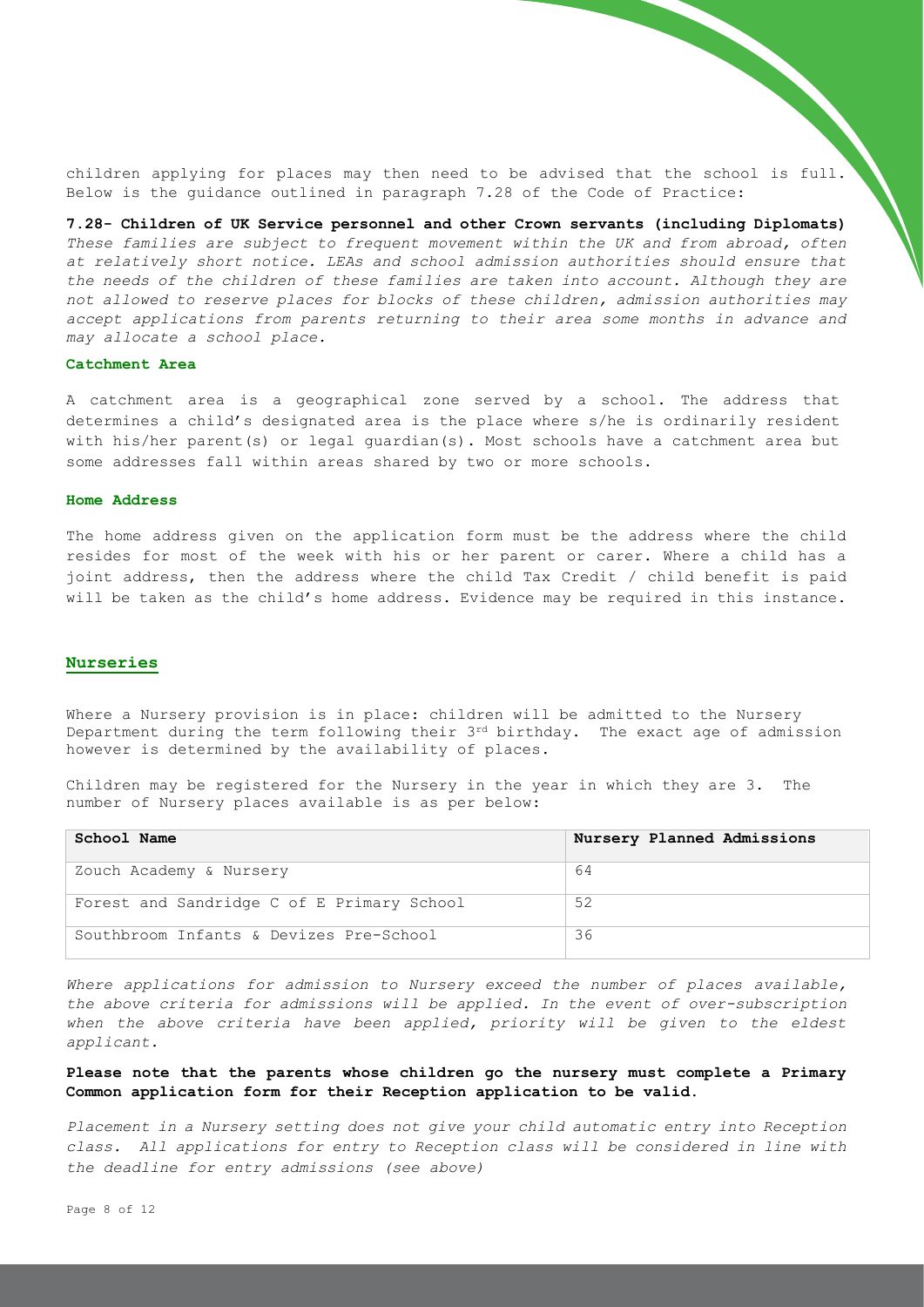## **2-Year-Old Provision**

A 2-year-old provision, for children who qualify to receive the Early Education Entitlement, is available at the following premises:

| School Name                             | Nursery Planned Admissions |
|-----------------------------------------|----------------------------|
| Southbroom Infants & Devizes Pre-School |                            |

We welcome pupils with special educational needs and disabilities however due to the nature and layouts of the premises and provision of the above schools, every application to the 2-year-old provision will be assessed individually to ensure the medical, physical and emotional needs of the child can be met. All schools will comply with their obligations under the Equality Act 2010

## *Applications at Other Times of the Year (In-Year Applications)*

*For the academic year 2022/23, TWHF has opted to be part of the co-ordinated scheme in Wiltshire for the consideration of In-Year Transfer Applications. Applications to be admitted to a WHF School outside the normal admissions round can be made directly to Wiltshire LA School Admissions.* 

*All applicants for a school place must complete an application form which should be returned to the LA not directly to the school. The applicant may or may not live in Wiltshire.*

*Where the LA receives an in-year application form expressing a preference for a WHF School, the application will be forwarded to the school within 3 school days of receipt.*

*TWHF governing body of the relevant school is responsible for deciding the outcome of the application and advising the LA accordingly within 2 school days of the date on which the information was received by the school.*

For more information about the In Year Transfer Policy please find attached the *Wilts LA co-ordinated scheme policy – see page 13*

*[www.wiltshire.gov.uk/media/6986/Determined-Co-ordinated-Scheme-for-Primary](http://www.wiltshire.gov.uk/media/6986/Determined-Co-ordinated-Scheme-for-Primary-schools/pdf/Determined_Co-ordinated_Scheme_for_Primary_school_2022-23.pdf?m=637650640328430000)[schools/pdf/Determined\\_Co-ordinated\\_Scheme\\_for\\_Primary\\_school\\_2022-](http://www.wiltshire.gov.uk/media/6986/Determined-Co-ordinated-Scheme-for-Primary-schools/pdf/Determined_Co-ordinated_Scheme_for_Primary_school_2022-23.pdf?m=637650640328430000) [23.pdf?m=637650640328430000](http://www.wiltshire.gov.uk/media/6986/Determined-Co-ordinated-Scheme-for-Primary-schools/pdf/Determined_Co-ordinated_Scheme_for_Primary_school_2022-23.pdf?m=637650640328430000)*

*In all cases, a decision letter will be sent out by the local authority within 15 school days of receiving an application form and this will provide information, if appropriate, about the statutory right of appeal.*

*Please follow this link for the application form:*

*[www.wiltshire.gov.uk/media/7026/Apply-for-an-in-year](http://www.wiltshire.gov.uk/media/7026/Apply-for-an-in-year-transfer/pdf/In_Year_application_form.pdf?m=637655734686830000)[transfer/pdf/In\\_Year\\_application\\_form.pdf?m=637655734686830000](http://www.wiltshire.gov.uk/media/7026/Apply-for-an-in-year-transfer/pdf/In_Year_application_form.pdf?m=637655734686830000)*

*Alternatively if you require a paper copy, these are available on request from Customer Services at Wiltshire Council by calling 01225 713010 or by going online to [www.wiltshire.gov.uk.](http://www.wiltshire.gov.uk/) Forms should be returned to the Admissions Team at Wiltshire Council.*

Page 9 of 12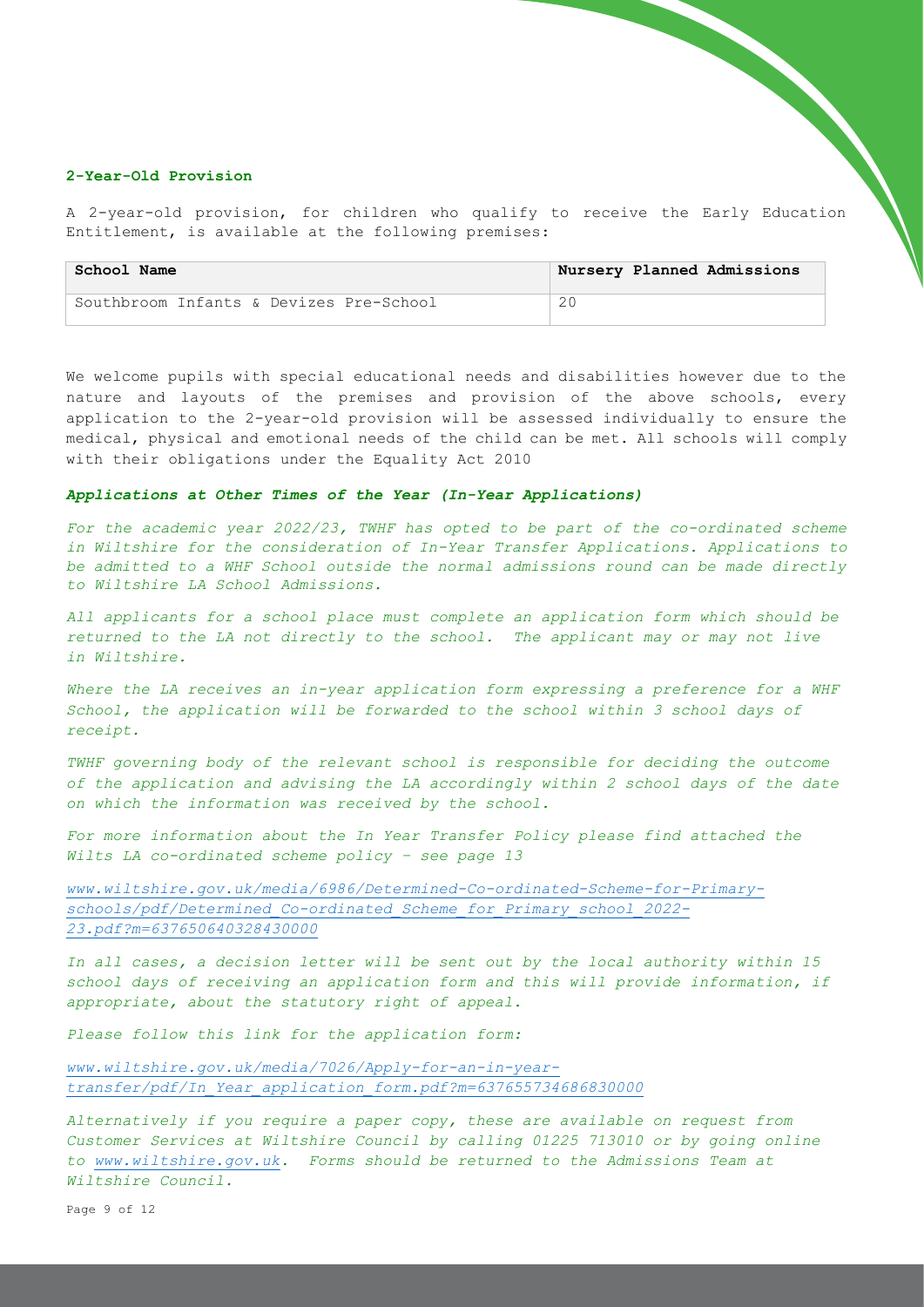#### **Waiting Lists**

Where a place at a WHF school cannot be offered, the child will be placed on a waiting list. Where an application is received the child's name will be retained on the waiting list until the end of the academic year. If a place becomes available at the school, the place will be offered in accordance with the published oversubscription criteria and not the length of time a child's name has been on a waiting list. Names will be removed from the lists if requested or if the offer of a place that becomes available is not accepted. Positions on waiting lists may change due to new applications received. Placing a child's name on a waiting list does not affect the parent's right of appeal against an unsuccessful application. However, this does not include an appeal against placing a child out of their year group. Waiting lists will be re-ordered in accordance with the oversubscription criteria whenever a child joins or leaves the waiting list.

### **Appeals Procedure**

Parents have a right of appeal to an independent panel against any decision made by the governors regarding the admission of their child. Information about the appeal procedure will be provided where a place at a TWHF school has been refused. Applicants should contact School Admissions, Wiltshire Council.

## **Objections to these Admission Arrangements**

Objections to these admission arrangements can be made to the Schools Adjudicator whose decision is binding and enforceable. Further information on how to make an objection can be obtained from the Office of the Schools Adjudicator: <https://www.gov.uk/government/organisations/office-of-the-schools-adjudicator>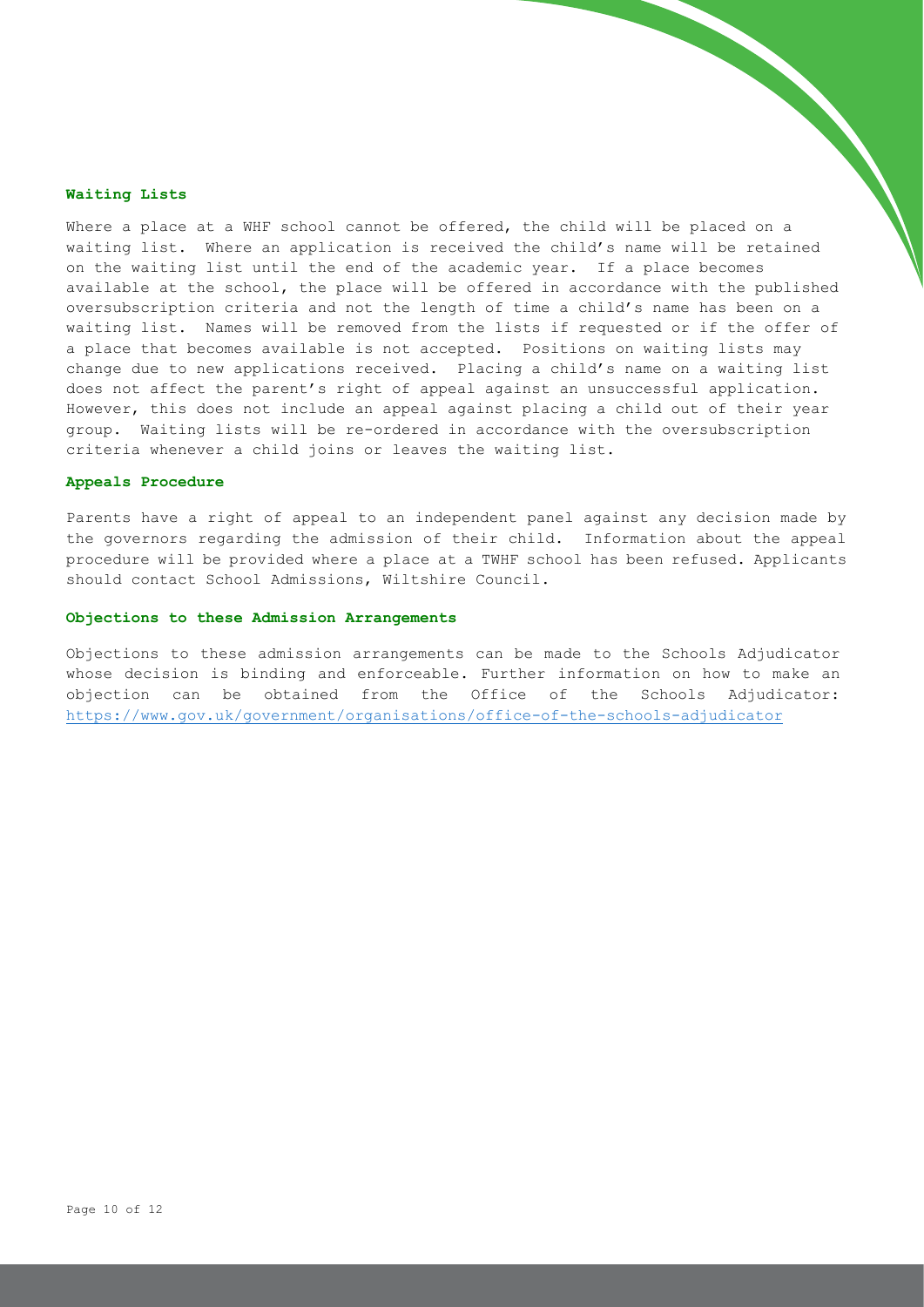

# Appendix 1

Supplementary Information Form (SIF)

# Applications for Admission to a WHF School

This supplementary information must be completed in addition to the school admission form.

Home Address:

Parent/Carers Name & Address (if different to above):

## Ref: Priority 3

Name of WHF School or Office employed at:

#### Relationship to child:

Date of commencement of employment with TWHF: